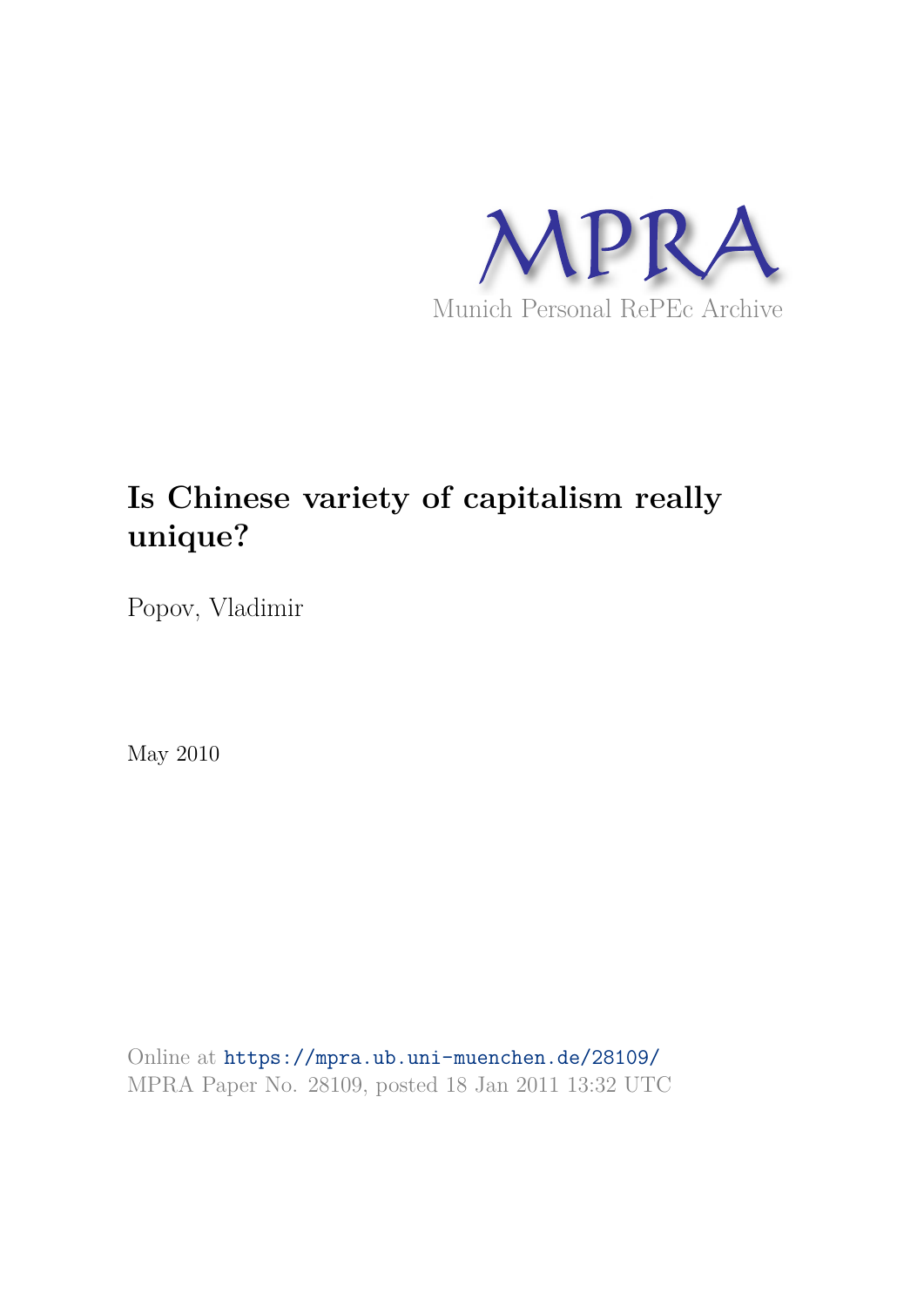# **Is Chinese Variety of Capitalism Really Unique?**

Vladimir Popov<sup>1</sup>

Anatole Kaletsky writes in *The Times*: "We in the West have a choice. Either we concede the argument that China, in the 5,000 years of recorded human history, has been a much more successful and durable culture than America or Western Europe and is now reclaiming its natural position of global leadership. Or we stop denying the rivalry between the Chinese and Western models and start thinking seriously about how Western capitalism can be reformed to have a better chance of winning". $^{2}$ 

#### **"East is East, and West is West, and never the twain shall meet"?**

Ever since Rudyard Kipling said these words, they have been extensively cited and debated. Let us, however, ask a more modest question: does the Chinese economic model *today* differ radically from the Western one? Does it really have magical properties that allow growth amidst the worldwide recession or is it just by a stroke of luck?

To be sure, the Chinese economy is no longer either centrally planned or state-owned. On the similarities side we have:

- Dominant role of the private sector: 75% of GDP comes from non-state enterprises, including joint stock companies and individual private businesses, which are not that different from their Western counterparts;
- Relatively small share of government spending in GDP (about 20%) lower than in all Western countries and often lower than in developing countries with similar per capita GDP; and
- No longer free education and health care and relatively high income and wealth inequalities (Gini coefficient of 45% and 64 billionaires only in the mainland, according to March 2010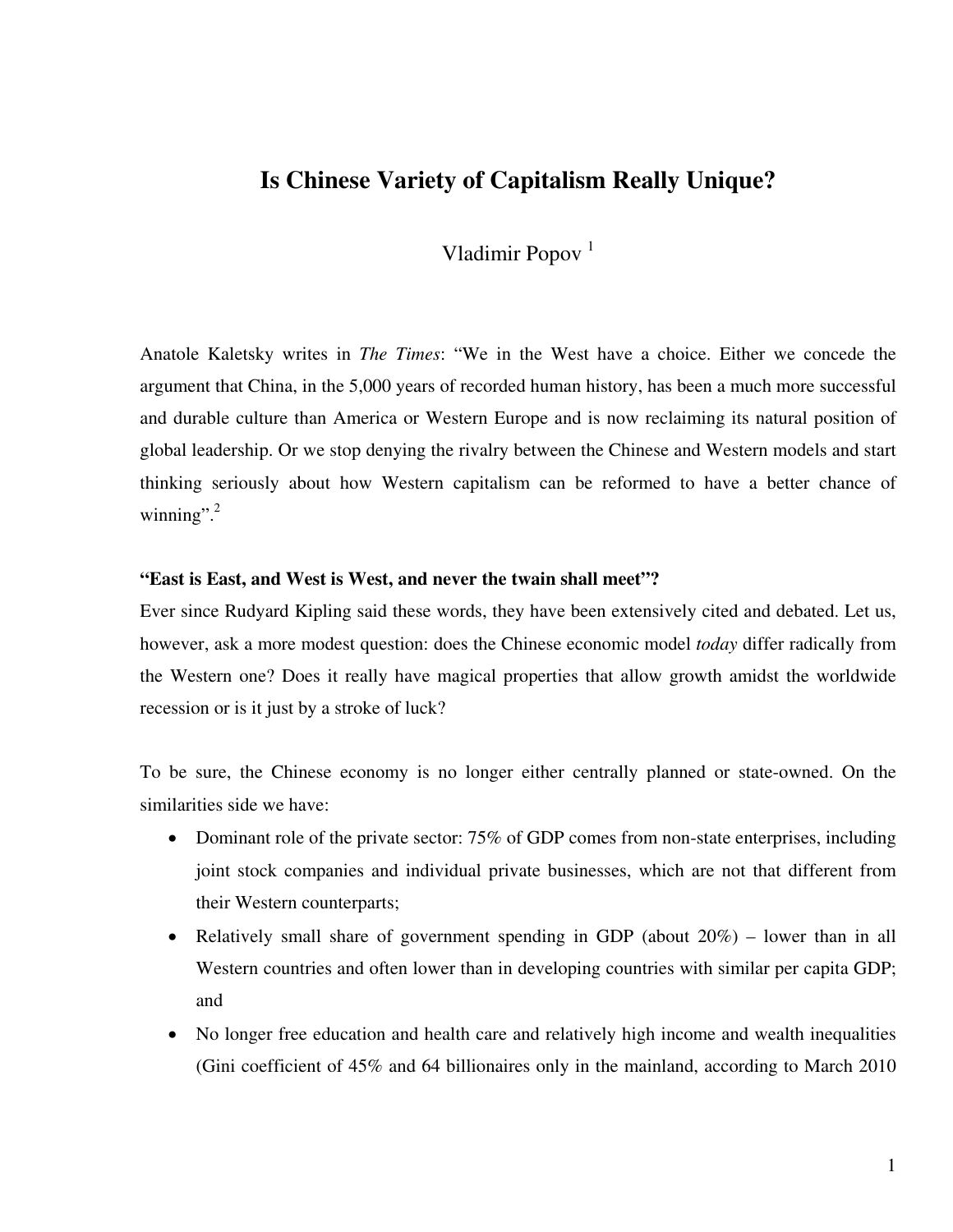"Forbes' count, second place in the world – after the US with 403, but ahead of Russia with 62).

Differences with the Western economic model seem quite insignificant:

- China has a strong export-oriented industrial policy mostly in the form of undervaluation of the yuan through accumulation of foreign exchange reserves. This is not without a precedent, however, since it was used by Hong Kong, Japan, Korea, Taiwan province of China and Singapore at earlier stages of development);
- Land is still not a private property in China and is not traded, but public ownership of land is not uncommon in other countries, albeit in smaller proportions;
- China exercises controls over the capital account, but it is used by many developing countries now and was used by European countries just half a century ago, after the Second World War; and
- China has an authoritarian regime (which, of course, all developed countries had before, and some of them, like Spain, Portugal, Taiwan, South Korea, as recently as three-four decades ago).

## **The real difference – institutional capacity of the state**

The formal comparison of similarities and differences of Chinese and Western economic models misses the most important point. The uniqueness of China is that it looks very much like a developed country today in terms of institutional capacity of the state, even though it is a developing country according to GDP per capita. Indeed, China should be compared with developing countries today or developed countries a hundred years ago, when their GDP was at the current Chinese level, and this comparison is very much in favour of China.

Institutional capacity of the state, according to a narrow definition, is the ability of the government to enforce laws and regulations. While there are a lot of subjective indices (corruption, rule of law, government effectiveness, etc.) that are supposed to measure state institutional capacity, many researchers do not think they help to explain economic performance and instead consider them biased.<sup>3</sup> The natural objective measures of state institutional capacity are the murder rate (noncompliance with the state's monopoly on violence<sup>4</sup>) and the shadow economy (non-compliance with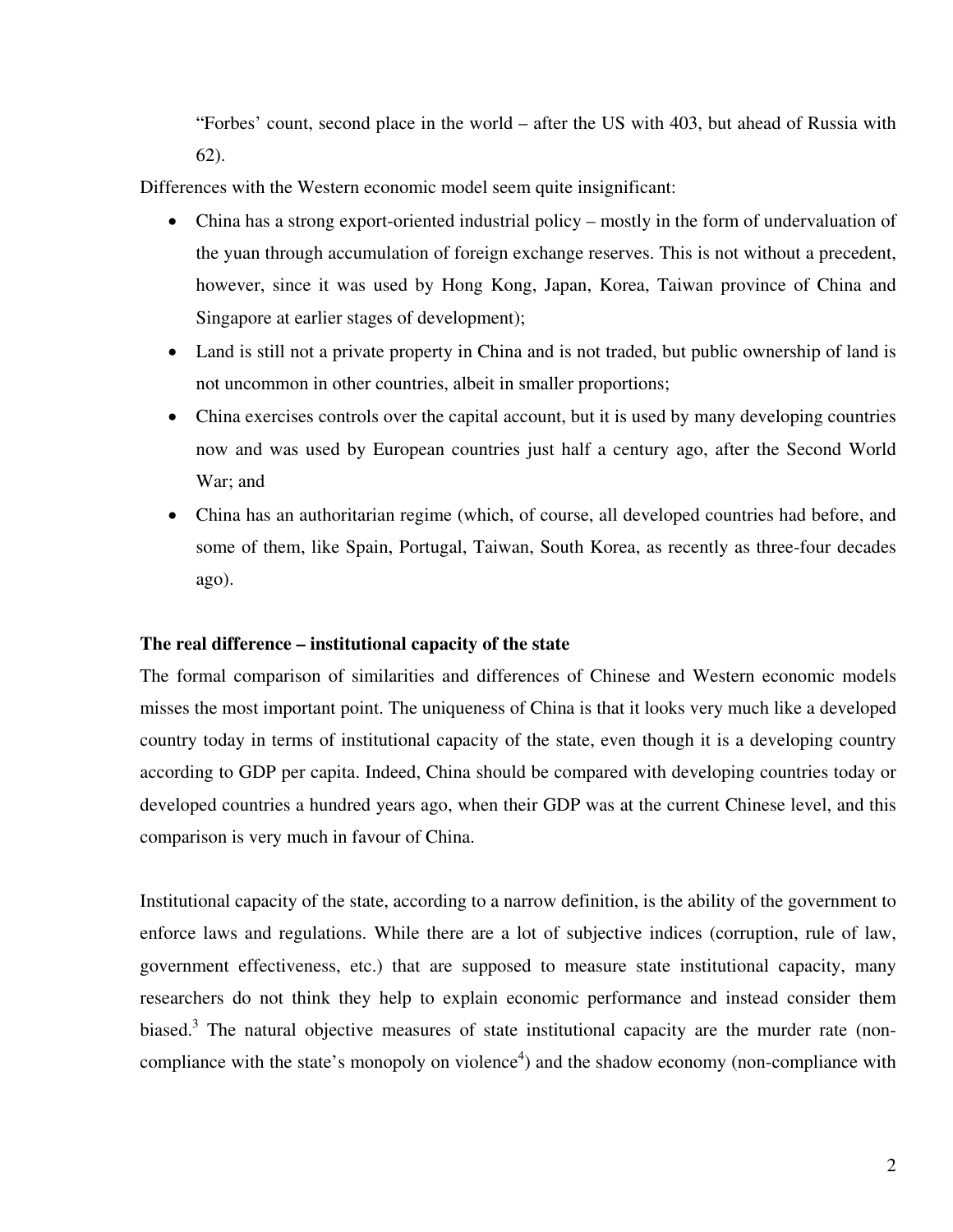the economic regulations). China is rather unique on both measures – one of the lowest indicators in the developing world comparable to developed countries (see chart 1).

## **Chart 1: Murder rate per 100,000 inhabitants and government effectiveness index (ranges from -2.5 to +2.5) in 2002**



**Left chart – countries with low murder rate (0-3); right chart – countries with high (15-75) murder rate** 

Source: WHO, World Bank.

With less than 3 murders in 2002 per 100,000 inhabitants against 1-2 in Europe and Japan and over 5 in the US, China looks more like a developed country. Only a few developing countries, mostly in MENA region, have such low murder rates; normally they are much higher as can be seen in Latin America (LA), Sub-Saharan Africa (SSA), and many Former Soviet Union (FSU) states. By way of comparison, it took Western Europe 300 years to move from a murder rate of over 40 per 100,000 inhabitants in the 16th century to current levels of 1-2 murders per 100,000 inhabitants in the 19th century and beyond.<sup>5</sup>

The same is the case with the shadow economy: it is less than 17% of the Chinese GDP, lower than in Belgium, Portugal, Spain, whereas in developing countries it is typically around 40%, sometimes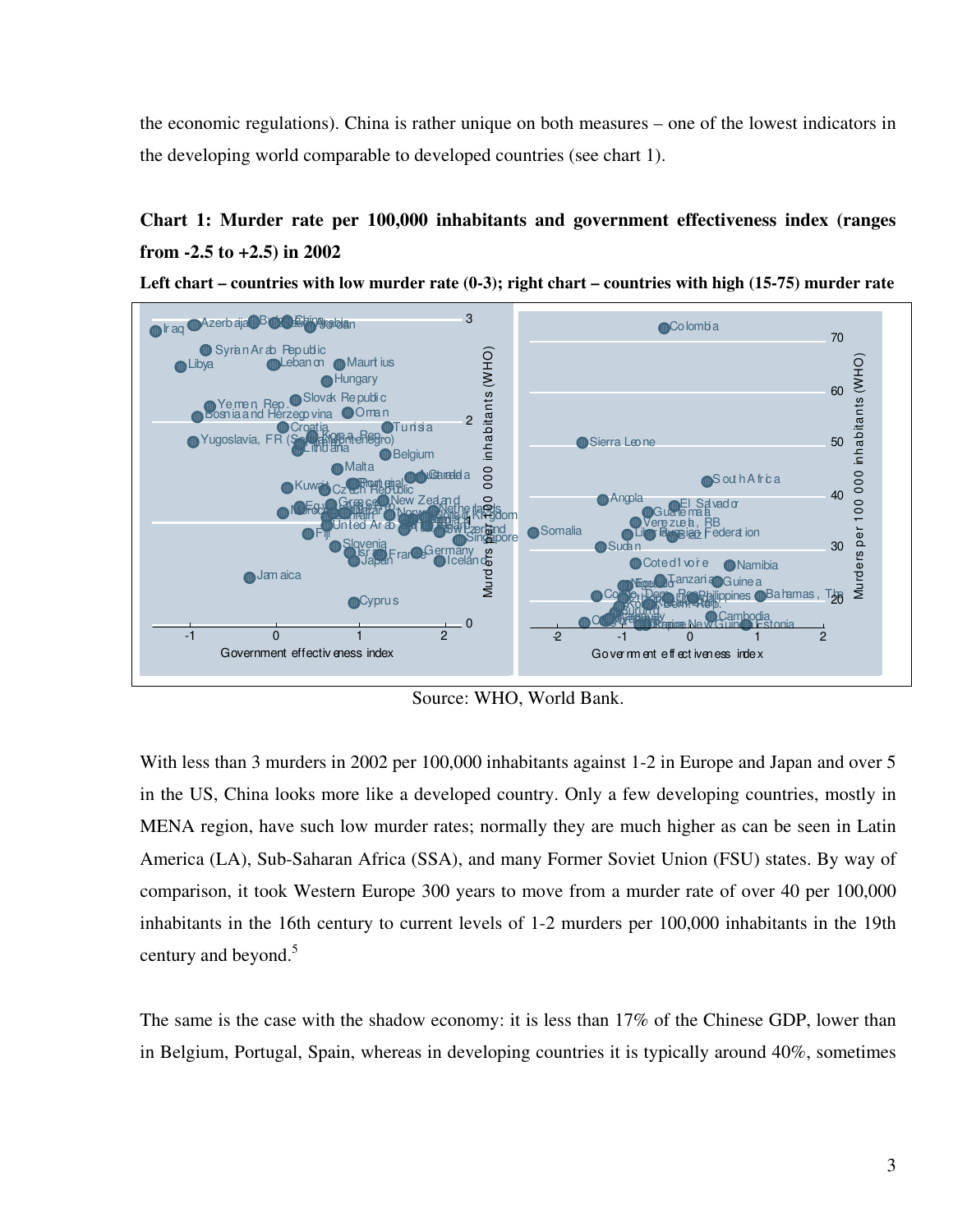even over 60%. Only a few developing countries have such a low share of shadow economy, e.g. Vietnam and some MENA countries (Iran, Jordan, Saudi Arabia and Syria).





Source: World Bank. Data on shadow economy are from Friedrich Schneider.<sup>6</sup>

## **Where does the strength of the Chinese institutions come from?**

The pre-conditions for the Chinese success of the last thirty years were created mostly in the preceding period of 1949-76. In fact, it would be no exaggeration at all to claim that without the achievements of Mao's regime, the market-type reforms of 1979 and beyond would never have produced the impressive results that they actually did. In this sense, economic liberalization in 1979 and beyond was only the last straw that broke the camel's back. The other ingredients, most importantly strong institutions and human capital, had already been provided by the previous regime. Without these other ingredients, liberalization alone in different periods and different countries was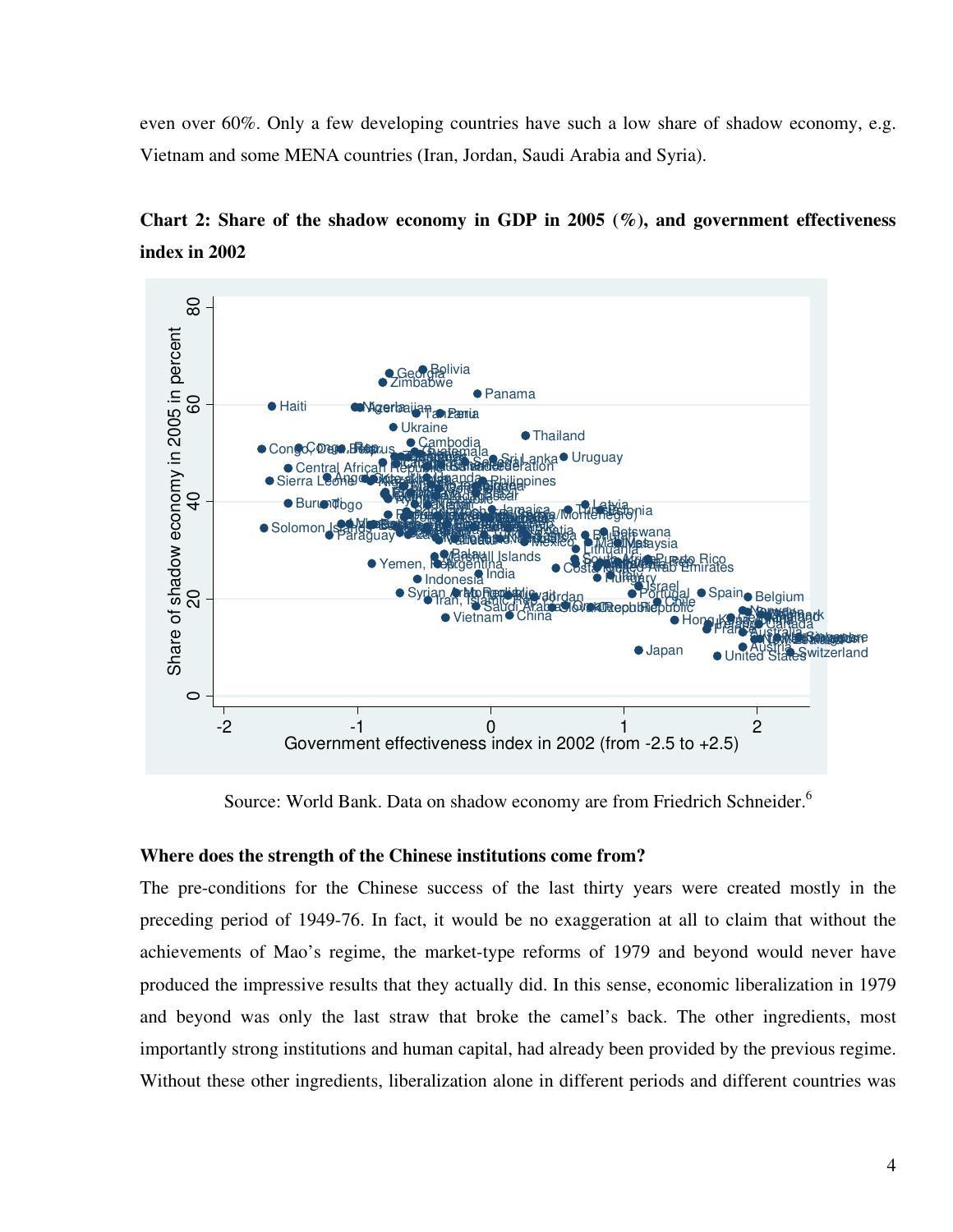never successful and even proved to be counterproductive sometimes, as was the case in Sub-Saharan Africa in the 1980s.

Market-type reforms in China in 1979 and beyond brought about the acceleration of economic growth because China already had an efficient government that was created by the Communist Party of China (CCP) after the Liberation, something that the country did not have in centuries. Through the party cells in every village, the communist government in Beijing was able to enforce its rules and regulations all over the country more efficiently than Qing Shi Huang Di or any emperor after him, not to mention the Kuomintang regime (1912-49). While in the late nineteenth century, the central government had revenues equivalent to only 3 per cent of GDP (against 12 per cent in Japan right after the Meiji Restoration) and under the Kuomintang government, they increased to only 5 per cent of GDP, Mao's government left the state coffers to Deng's reform team with revenues equivalent to 20 per cent of GDP. $^7$ 

The Chinese crime rate in the 1970s was among the lowest in the world, shadow economy was virtually non-existent, and corruption was estimated by Transparency International even in 1985 to be the lowest in the developing world (China, together with the USSR, was in the middle of the list of 54 countries – below Western countries, but ahead of most developing countries and ahead of South Korea, Greece, Italy, Portugal<sup>8</sup>). In the same period, during "clearly the greatest experiment in the mass education in the history of the world", literacy rates in China increased from 28 per cent in 1949 to 65 per cent by the end of the 1970s (41 per cent in India).<sup>9</sup>

To put it differently, by the end of the 1970s, China had virtually everything that was needed for growth except some liberalization of markets – a much easier ingredient to introduce than human capital or institutional capacity. And these foundations of the truly exceptional success of the postreform period were laid during 1949-76. $^{10}$ 

But even this seemingly simple task of economic liberalization required careful management. The USSR was in a similar position in the late 1980s. True, the Soviet system lost its economic and social dynamism – growth rates during 1960-80 were falling, life expectancy was not rising, and crime rates were slowly growing – but institutions were generally strong and human capital was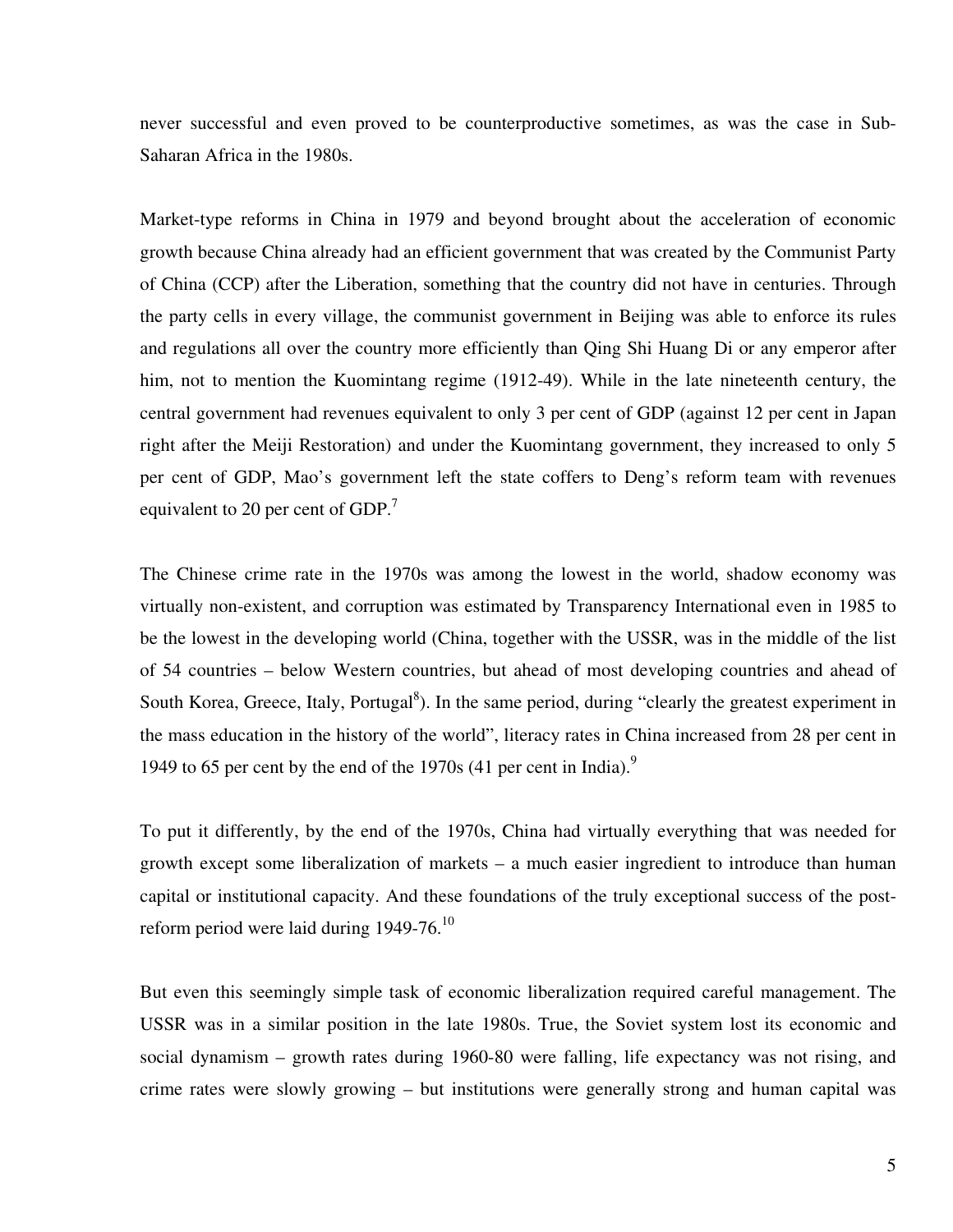large, which provided good starting conditions for reform. Nevertheless, economic liberalization in China (since 1979) and in the USSR and later in Russia (since 1989) produced markedly different outcomes. $^{11}$ 

Manufacturing growth is like cooking a good dish – all the necessary ingredients should be in the right proportion; even if one is under- or over-represented, the "chemistry of growth" will not happen. Fast economic growth can materialize in practice only if several necessary conditions are met simultaneously. In particular, rapid growth requires a number of crucial inputs – infrastructure, human capital, even land distribution in agrarian countries, strong state institutions, and economic stimuli among other things. Even if one of the essential ingredients is missing, growth just does not take off. Rodrik, Hausmann, and Velasco talk about "binding constraints" that hold back economic growth; finding these constraints is a task in "growth diagnostics".<sup>12</sup> In some cases, these constraints are associated with a lack of market liberalization, in others, with a lack of state capacity or human capital or infrastructure.

Why did economic liberalization work in Central Europe but not in SSA and LA? The answer, according to the outlined approach, would be that in Central Europe, the missing ingredient was economic liberalization, whereas in SSA and LA, there was a lack of state capacity, not a lack of market liberalization. Why did liberalization work in China and Central Europe but did not work in CIS? It is because in CIS it was carried out in such a way as to undermine state capacity – the precious heritage of the socialist past – whereas in Central Europe and even more so in China, state capacity did not decline substantially during transition.

Unlike Russia after 1991, it so far seems as if China during 1979-2009 managed to preserve its strong state institutions better – the murder rate, a reliable measure of state capacity, in China is still below 3 per 100,000 inhabitants compared to about 30 in Russia in 2002 and about 20 in 2009. True, in the 1970s, under the Maoist regime, the murder rate in Shandong Province was less than  $1<sup>13</sup>$ , and in 1987, it was estimated to be 1.5 for the whole of China<sup>14</sup>. The threefold *increase* in the murder rate during the market reforms is comparable with the Russian increase, but Chinese *levels* are nowhere near the Russian levels.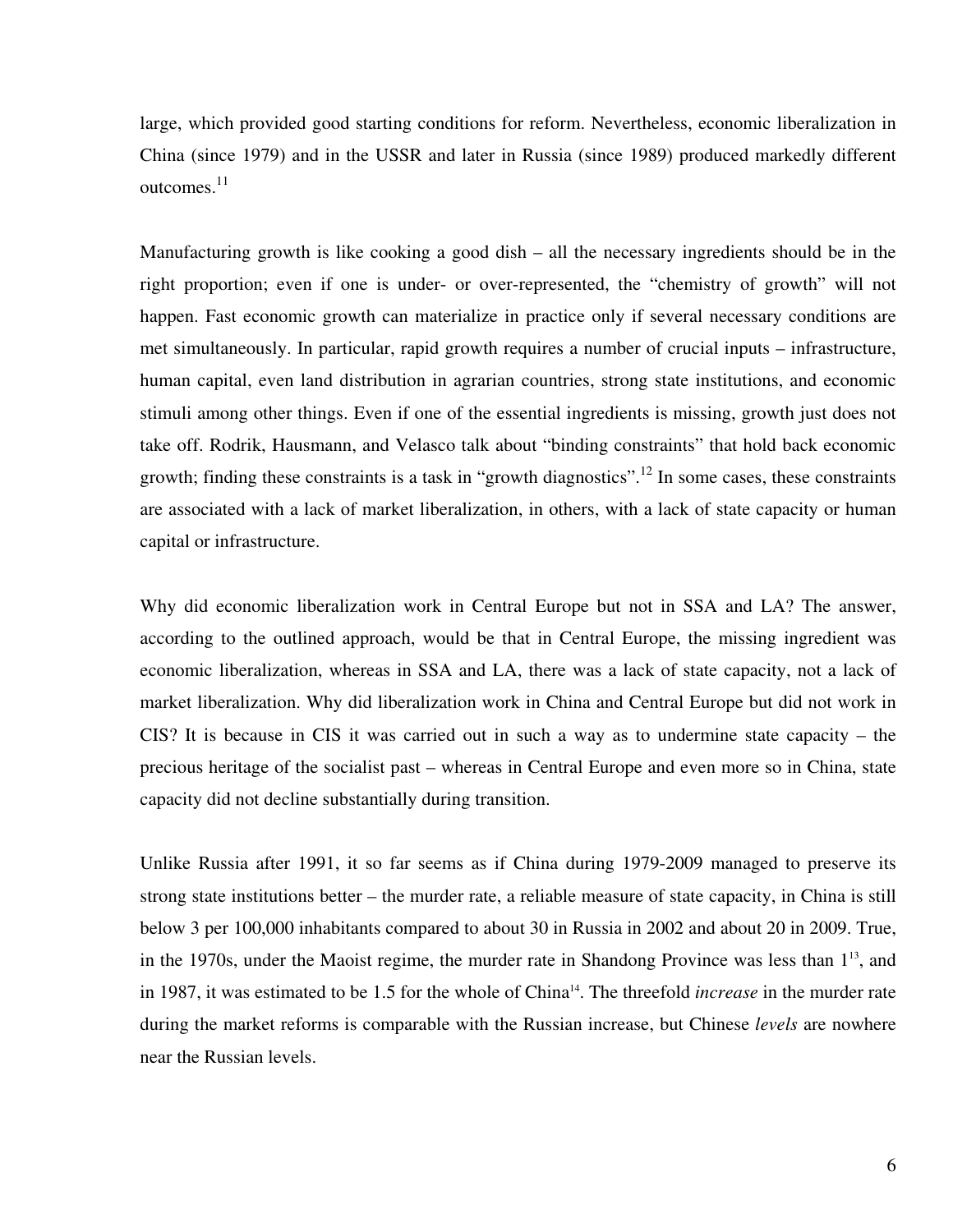#### **If the Chinese model exists, is it replicable and sustainable?**

The litmus test is a question on which economists sharply disagree: where the next economic miracles will occur, if at all?

Today, the conventional wisdom seems to point out to democratic countries encouraging individual freedoms and entrepreneurship, like Mexico and Brazil, Turkey and India, as future growth miracles, whereas rapidly growing currently authoritarian regimes, like China and Vietnam or Iran and Egypt, are thought to be doomed to experience a growth slowdown, if not a recession, in the future. According to Jack Goldstone<sup>15</sup>, "a country encouraging science and entrepreneurship will thrive regardless of inequality: hence India and Brazil, and perhaps Mexico, should become world leaders. But I say countries that retain hierarchical patronage systems and hostility to individualism and science-based entrepreneurship, will fall behind, such as Egypt and Iran". Many believe that rapid growth could be achieved under authoritarian regime only at the catch-up stage, not at the innovative stage: once a country approaches the technological frontier and it becomes impossible to grow just by copying innovations of the others, it can continue to advance only with free entrepreneurship, guaranteed individual freedoms and democratic political regime<sup>16</sup>.

We are not sure whether this is true or not, as we still do not have enough evidence for the innovation-based growth. For one thing, on all measures of patent activity, Japan, South Korea and China are already ahead or rapidly catching up with the US. The patent office of the United States of America, which consistently issued the highest number of patents since 1998, was overtaken in 2007 by the patent office of Japan. The patent office of China replaced the European Patent Office as the fourth largest office in terms of issuing grants (the five largest patent offices – the patent offices of Japan, the USA, the Republic of Korea, China and the EPO – accounted for 74.4% of total patent grants). The number of resident patent filings per \$1 of GDP and \$1 of R&D spending is already higher, sometimes considerably higher, in Japan, Korea and China than in the US.<sup>17</sup>

And the evidence for the catch-up growth is controversial to say the least. Imagine, for instance, that the debate about future economic miracles is happening in 1960: some are betting on more free, democratic and entrepreneurial India and Latin America, whereas the other predicted the success of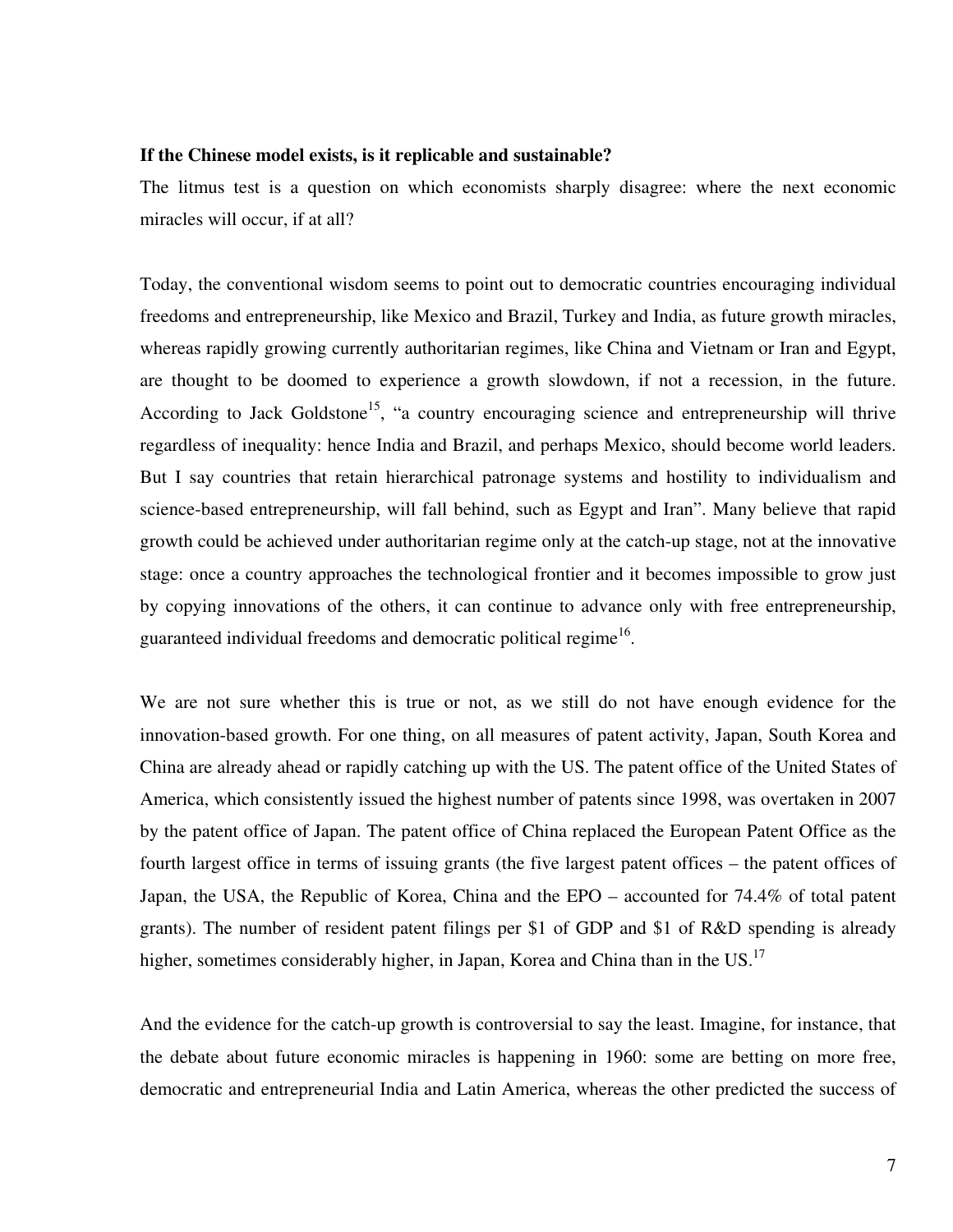authoritarian (even sometimes communist), centralized and heavy-handed government interventionist East Asia.

What is unknown, however, is whether the gradual weakening in the reform period capacity of the Chinese state will continue to weaken further, converting China into a "normal" developing country. In this case the rapid Chinese growth would come to an end, and no longer would there be the question of why is the Chinese economic model so special.

<sup>4</sup> Crimes are registered differently in different countries – higher crime rates in developed countries seem to be the result of better registration of crimes. But grave crimes, like murders, appear to be registered quite accurately even in developing countries; so international comparison of murder rates is well warranted.

<sup>5</sup> Eisner, Manuel (2003), 'Long-Term Historical Trends in Violent Crime', Crime and Justice, Vol. 30, pp. 83-142.

<sup>6</sup> Schneider, Friedrich (2007), 'Shadow Economies and Corruption All Over the World: New Estimates for 145 Countries', *Economics: Open Access, Open Assessment E-Journal*, No. 2007-9 July 24 (measures of the shadow economy are derived from divergence between output dynamics and electricity consumption, demand for real cash balances, etc.).

 $<sup>7</sup>$  Lu, Aiguo (1999), China and the Global Economy since 1840, New York: St. Martins Press.</sup>

<sup>8</sup> Internet Center for Corruption Research Historical comparisons, available at Http://www.icgg.org/corruption.cpi\_olderindices\_historical.html.

9 Peterson Glen (1994), 'State Literacy Ideologies and the Transformation of Rural China', *The Australian Journal of Chinese Affairs*, No. 32, July.

 $10$  To a lesser extent, this is true for India: market-type reforms in the 1990s produced good results because they were based on the previous achievements of the import substitution period. Fast Indian growth is sometimes attributed to the deregulation reforms of the 1990s, but it was shown that fast growth actually started in the early 1980s, well before the deregulation reforms were launched (Ghosh, Jayati, 'Macroeconomic and Growth Policies', Background Note, UN DESA, 2007). Like Chinese growth, Indian growth was based on the achievements of the 1950-70 period of ISI and mobilization of domestic savings: the savings rate (as a percentage of GDP) doubled in the last fifty years, going up from 12-15% in the 1960s, to 16-20% in the 1970s, 15-23% in the 1980s, 23-25% in the 1990s, and to 24-35% in 2000-08.

 $11$  Popov, V. (2007), 'Shock Therapy versus Gradualism Reconsidered: Lessons from Transition Economies after 15 Years of Reforms', *Comparative Economic Studies,* Vol. 49, Issue 1, March, pp. 1-31, available at http://www.nes.ru/%7Evpopov/documents/Shock%20vs%20grad%20reconsidered%20-15%20years%20after%20 article.pdf; Popov, V. (2009), 'Why the West Became Rich before China and Why China Has Been Catching Up with the West since 1949: Another Explanation of the "Great Divergence" and "Great Convergence" Stories, NES/CEFIR Working paper # 132, October.

<sup>&</sup>lt;sup>1</sup> New Economic School, Moscow.

<sup>&</sup>lt;sup>2</sup> Kaletsky, Anatole (2010), 'We need a new capitalism to take on China', The Times, 4 February, available at http://www.timesonline.co.uk/tol/comment/columnists/anatole\_kaletsky/article7014090.ece

<sup>&</sup>lt;sup>3</sup> Khan, Mushtaq H. (2007), 'Governance, Economic Growth and Development since the 1960s', DESA Working Paper No. 54, August, available at

http://www.un.org/esa/desa/papers/2007/wp54\_2007.pdf.